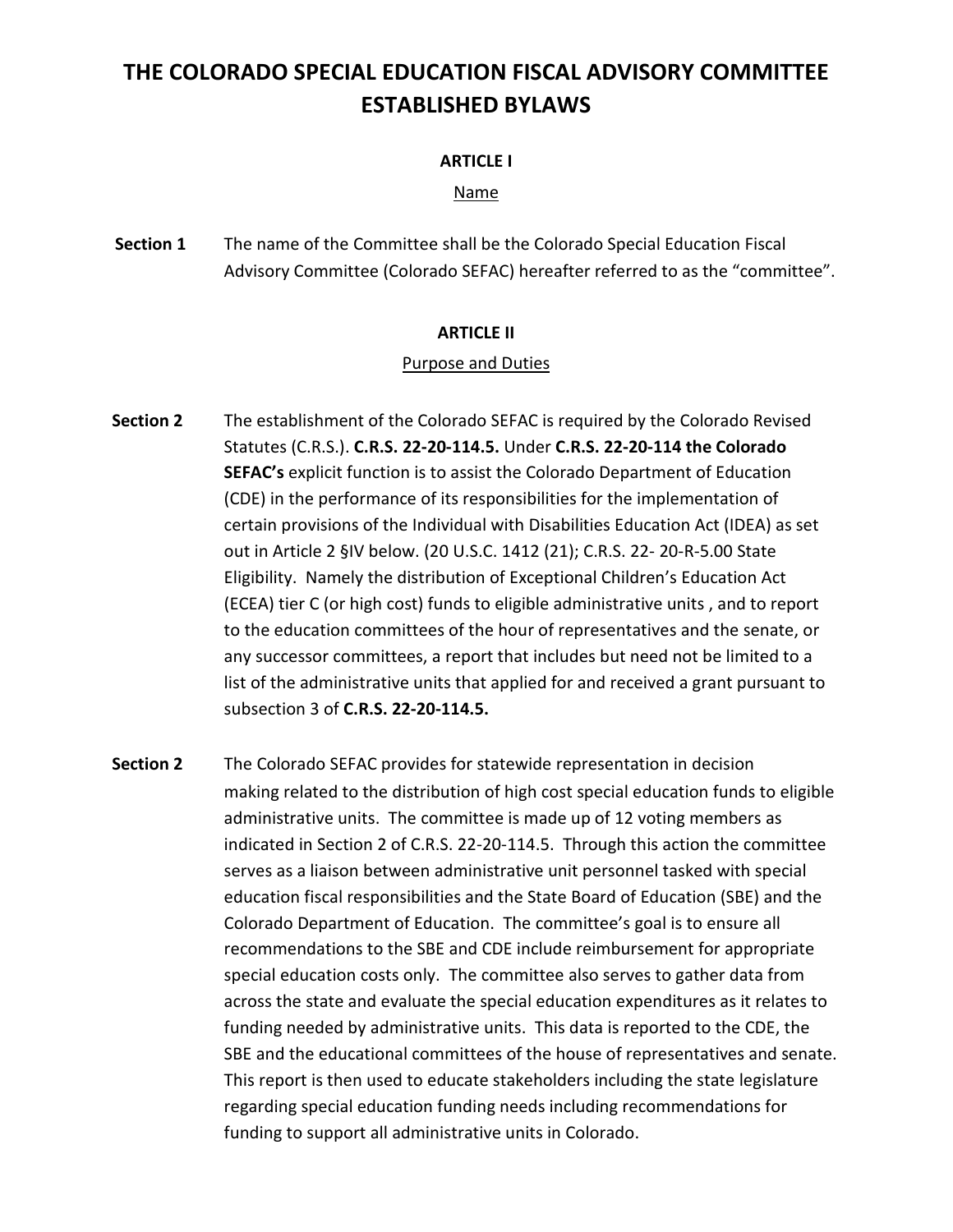**Section 3** The Colorado SEFAC has certain specified duties set out under the **C.R.S. 22-20-114.5**. The Colorado SEFAC shall:

> (a) The SEFAC shall have the discretion to award a grant to an administrative unit that applies and qualifies to receive a grant pursuant to paragraph C.R.S. 22-20-114.5(3).

- I. To develop and distribute an application for high cost reimbursement including directions, forms and processes that guide the administrative unit to a full and complete application for reimbursement of funds.
- II. To collect high cost applications prior to the extended deadline granted by the state controller for the submission of the annual independent audit for each school district.
- III. CDE staff collects, compiles and performs initial ranking of high cost impact based C.R.S. 22-20-114.5 (3)(b)(II)(B).
- IV. In order for the committee to have the grant award recommendations to the SBE for the May SBE meeting, the 12 members of the committee will convene to review the applications that have met the threshold for funding. The committee shall review the applications for accuracy and to ensure all grants reimburse only special education costs. The committee will then submit final recommendations to the SBE for high cost reimbursement prior to the May SBE meeting each year.

(b) The committee shall submit to the education committees of the house of representatives and the senate, or any successor committees, a report that includes but need not be limited to a list of the administrative units that applied for and received a grant pursuant to subsection (3) of this section during the preceding budget year

- I. CDE shall collect necessary data pertinent to the Colorado SEFAC legislative report.
- II. The committee shall convene to review the data and compile the legislative report. Although not required by statute the committee has determined the following elements to be included but are not limited to the following. Changes to the report contents may be altered upon committee vote.
	- A. The contents of the report shall include the following sections and subsections.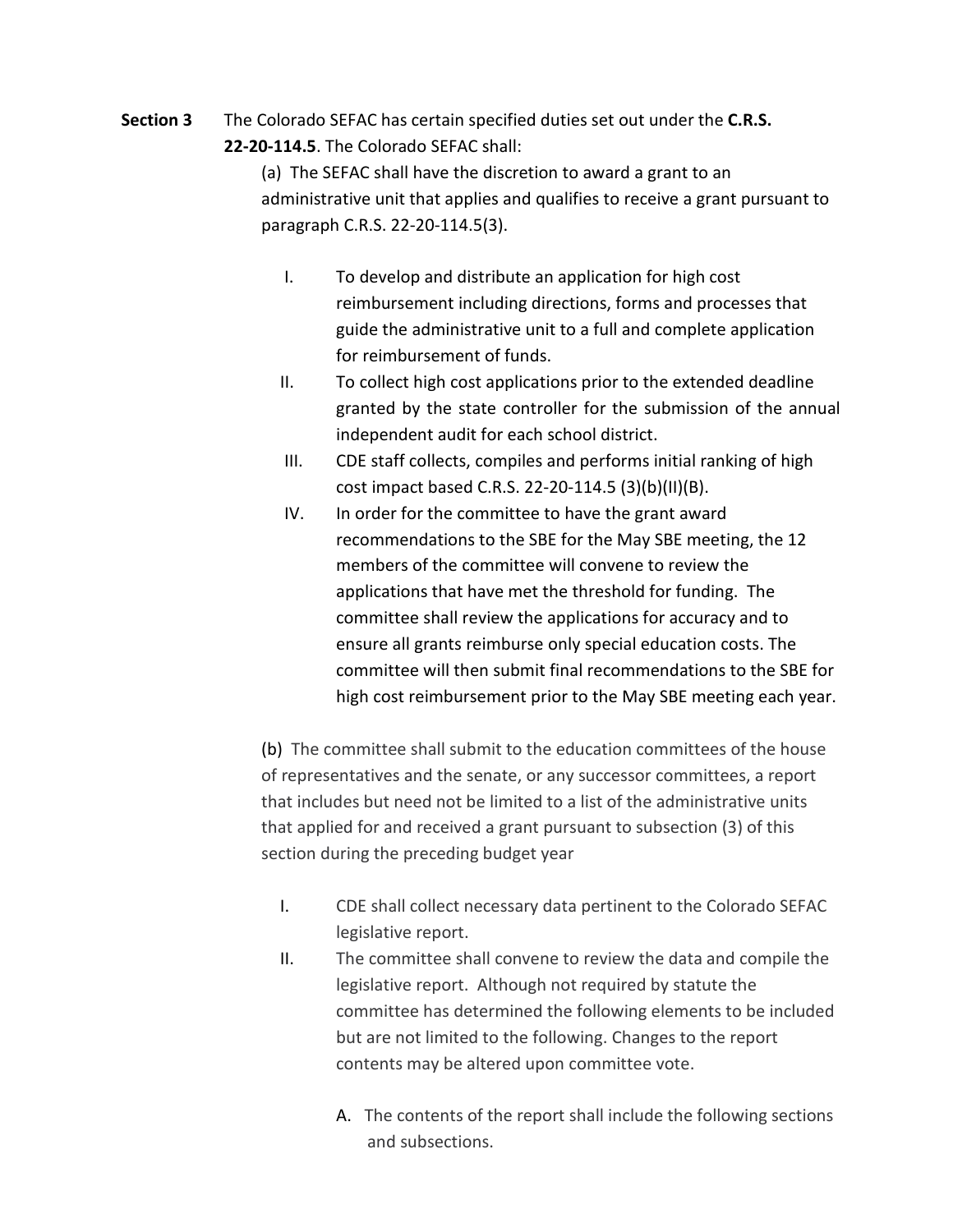- Executive Summary
- Tier A Recommendation
- Tier B Recommendation
- Introduction
- Analysis of Special Education Data
- Tier A and Tier B Funding
- Tier A
- Tier B
- Educational Orphans
- Birth to Age 3 Evaluations (Part C)
- High Cost In-District and Out-of-District Reimbursement
- Additional Funding Needed to Fully Fund Colorado Special Education High Cost Applications
- High Cost Reimbursement for In-District Placement
- High Cost Reimbursement for Out-of-District Placement
- Recommendations to the Committee
- Conclusion
- Appendices
- Appendix A: Overview of the Colorado Special Education State Share Fiscal Years 2018-19; 2019-20
- Appendix B: Students Receiving Special Education Services: total students Funded by Administrative Unit (AU) and Total Students Served Ages Birth to 21, by Disability and Gender
- Appendix C: Tier A to Tier B Four-Year Comparison
- Appendix D: High-Cost Four-Year Comparison by AU
- Appendix E: Special Education funding Gap by AU/BOCES: FY XXX-XX
- III. The committee will submit to the SBE a final report to be reviewed annually by the December SBE meeting.
- IV. On behalf of the committee, CDE shall then deliver the SBE approved committee report to the education committees of the house of representatives and the senate or any successor committees on January 15 of each year.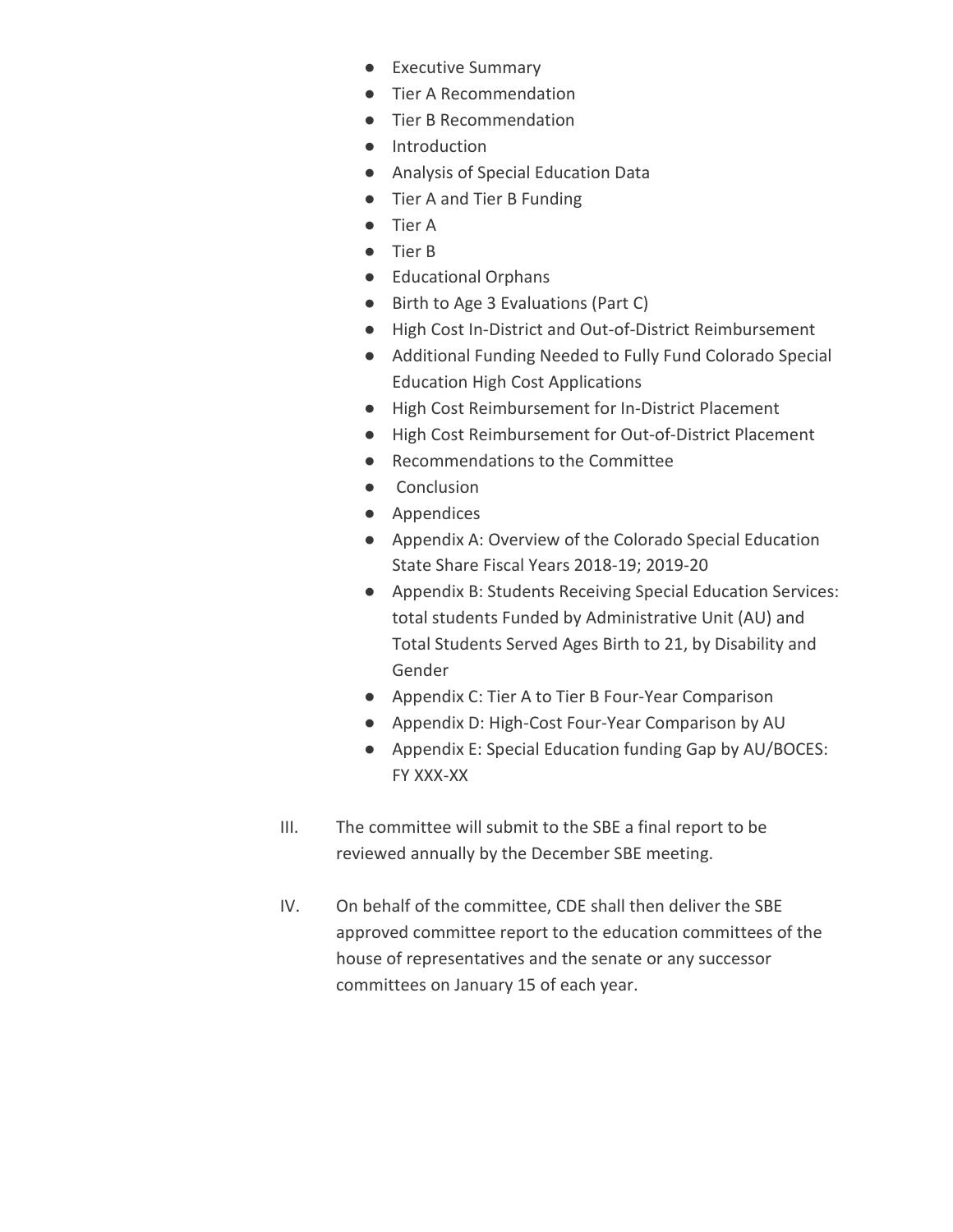# **ARTICLE III**

## Membership

- **Section 1** The membership of the Colorado SEFAC shall comply with the requirements of and shall be appointed in accordance with 22.20.114.5(2).
- **Section 2** Members may be appointed for successive terms not to exceed three (3) terms (15 years) if approved by the committee, terms shall run for 5 years each. Appointment of successive terms shall be approved by the SBE through the same process as new membership.

Beginning with the 2020-2021 school year, members appointed during or after July 1, 2020 terms shall be considered new members and the terms of appointment in this article shall apply. For members approved prior to July 1, 2020 all members shall be considered to be in year 2 of their current term.

- **Section 3** The term of appointment shall be for approximately five (5) years, commencing at the first official meeting following their appointment by the SBE and terminating on the last day of the month in which new/renewal appointments are made, approximately five (5) years later.
- **Section 4** Unexpired vacancies shall be filled by appointments of the Colorado SEFAC Co-Chairs with the confirmation of the Executive Director of the Exceptional Student Services Unit of the CDE. Such appointments will complete the fiscal year and must gain SBE approval prior to the next fiscal year should they be recommended as indicated in 22.20.114.5(2). Any such vacancies, if approved by the SBE shall fulfill the vacated member's term and may be considered for a successive term upon SBE approval.

#### **ARTICLE IV**

#### Meetings

- **Section 1** The time and place of regular meetings shall be determined annually by the committee chair and chair elect in conjunction with the CDE. The annual schedule of regular meetings shall be at least three meetings each year. Meetings may be held in person or electronically but shall always ensure public access and comment.
- **Section 2** Members of the Colorado SEFAC shall be notified by electronic mail of the time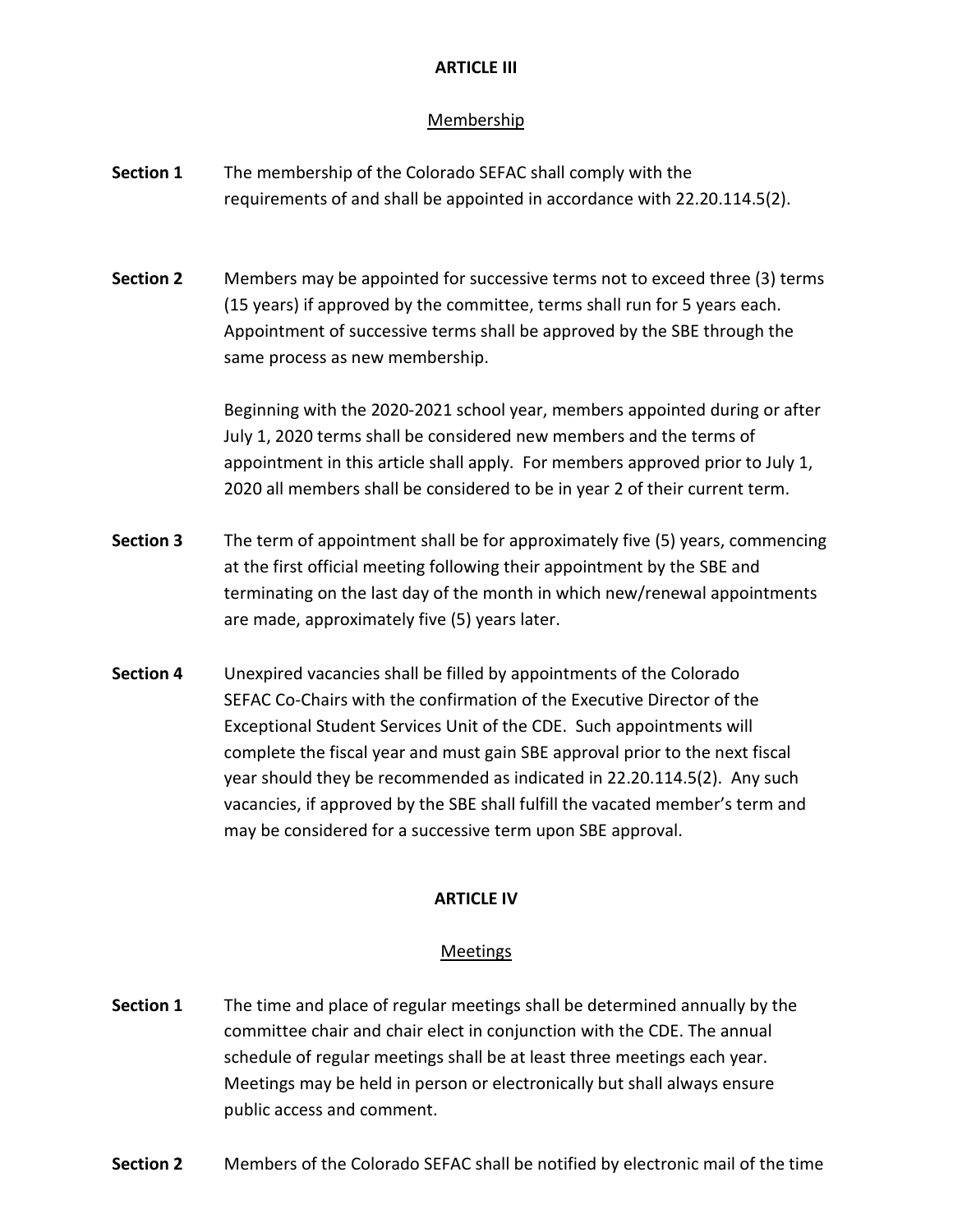and place of regular meetings at least 24 hours prior to the time of the meeting.

- **Section 3** Minutes of each meeting shall be electronic mail within two weeks of the meeting. All documents distributed at each meeting will be sent to each absent member by mail or electronic mail within two weeks of the meeting.
- **Section 4** Members are expected to attend and remain for the duration of the regularly scheduled meeting annually (minimum of 3). Any member who accrues three consecutive absences (without just cause and by communicating with the Chair or Chair-Elect) will be considered to have abandoned the position. Such absences may result in termination as a member of the Colorado SEFAC. The Chair and the member may also discuss the likelihood of future absences and the Chair may move to have the member replaced if attendance commitments are not affirmed.
- **Section 5** A quorum for regular meetings shall consist of fifty percent (50%) of the Colorado SEFAC with at least one of whom is a fiscal representative. Formal decision-making shall require a majority vote of the quorum.
- **Section 6** Either the committee chair or chair elect may invoke Robert's Rules of Order as necessary to the conduct of meetings. Any decisions requirement a vote for action, Robert's Rules shall be invoked. The committee will review CDE board rules annually.

## **ARTICLE V**

## Officer, Terms and Duties

- **Section 1** Elected Officers of the Colorado SEFAC shall be one Chair and one Chair-elect. Only members approved by the SBE are eligible for officer positions.
- **Section 2** A Chair-elect shall be elected by a majority of members present at the first regular meeting of fiscal year.
- **Section 3** Each Chair or Chair-elect shall have served at least 2 years prior to be eligible for an officer position. Chair shall serve for a two-year term commencing at the beginning of the first regular meeting of the fiscal year. The Chair-elect will serve one year as Chair-elect prior to two years as Chair. The outgoing Chair will serve one year as past Chair.